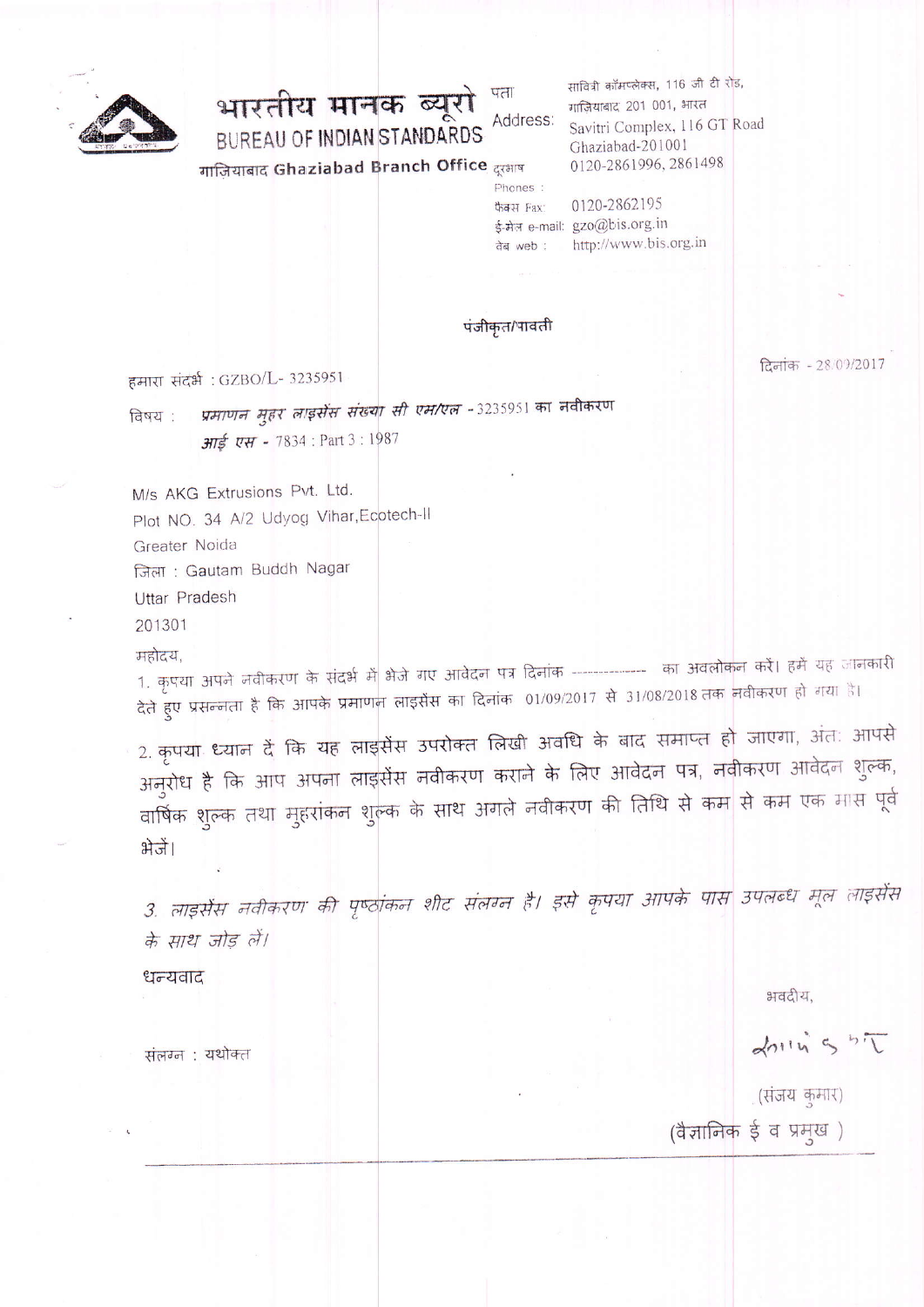

Savitri Complex, 116 GT Road Address: Ghaziabad 201001

0120-2861996, 2861498 Phones:

| Fax:       | 0120-2862195          |
|------------|-----------------------|
| $E$ -mail: | gzo@bis.org.in        |
| Web:       | http://www.bis.org.in |

**Ghaziabad Branch Office** 

## ATTACHMENT TO LICENCE NO. CM/L-3235951

| CML <sub>NO</sub> | NAME OF THE LICENSEE<br>WITH ADDRESS                                                                                      | PRODUCT                                                                                                                                            | <b>IS NO</b>                         |
|-------------------|---------------------------------------------------------------------------------------------------------------------------|----------------------------------------------------------------------------------------------------------------------------------------------------|--------------------------------------|
| 3235951           | AKG Extrusions Pvt. Ltd.<br>Plot NO. 34 A/2 Udyog<br>Vihar, Ecotech-II<br>Greater Noida<br><b>Uttar Pradesh</b><br>201301 | Injection moulded pvc socket<br>fittings with solvent cement joints<br>for water supplies: part 3 specific<br>requirements for 90 degree<br>elbows | IS 7834 : Part 3 : 1987<br>$R$ Part4 |

#### Dated 28092017 8 ENDORSEMENT NO.

Consequent upon the revision of rate of marking fee, columns(3) ......... of the Second Schedule of the licence have been revised as under with effect from 20/12/2016.

|    | Unit - 100 piece |                              |     |       |
|----|------------------|------------------------------|-----|-------|
| Rs |                  | 8.65 per unit for the Ist    | All | Units |
| Rs |                  | $0.00$ per unit for the next |     | Units |
| Rs | 0.00             | per unit for the remaining   |     | Units |

as relevant with the minimum of Rs. 54,000.00 an operative period of one year subject to such concessions as may be admissible.

Renewed for a further period of one year from First September Two Thousand and Seventeen to Thirty First August Two Thousand and Eighteen.

Other terms and conditions of Licence remain the same.

Louis grit

(SUNJAY KUMAR) **SCIENTIST E & HEAD**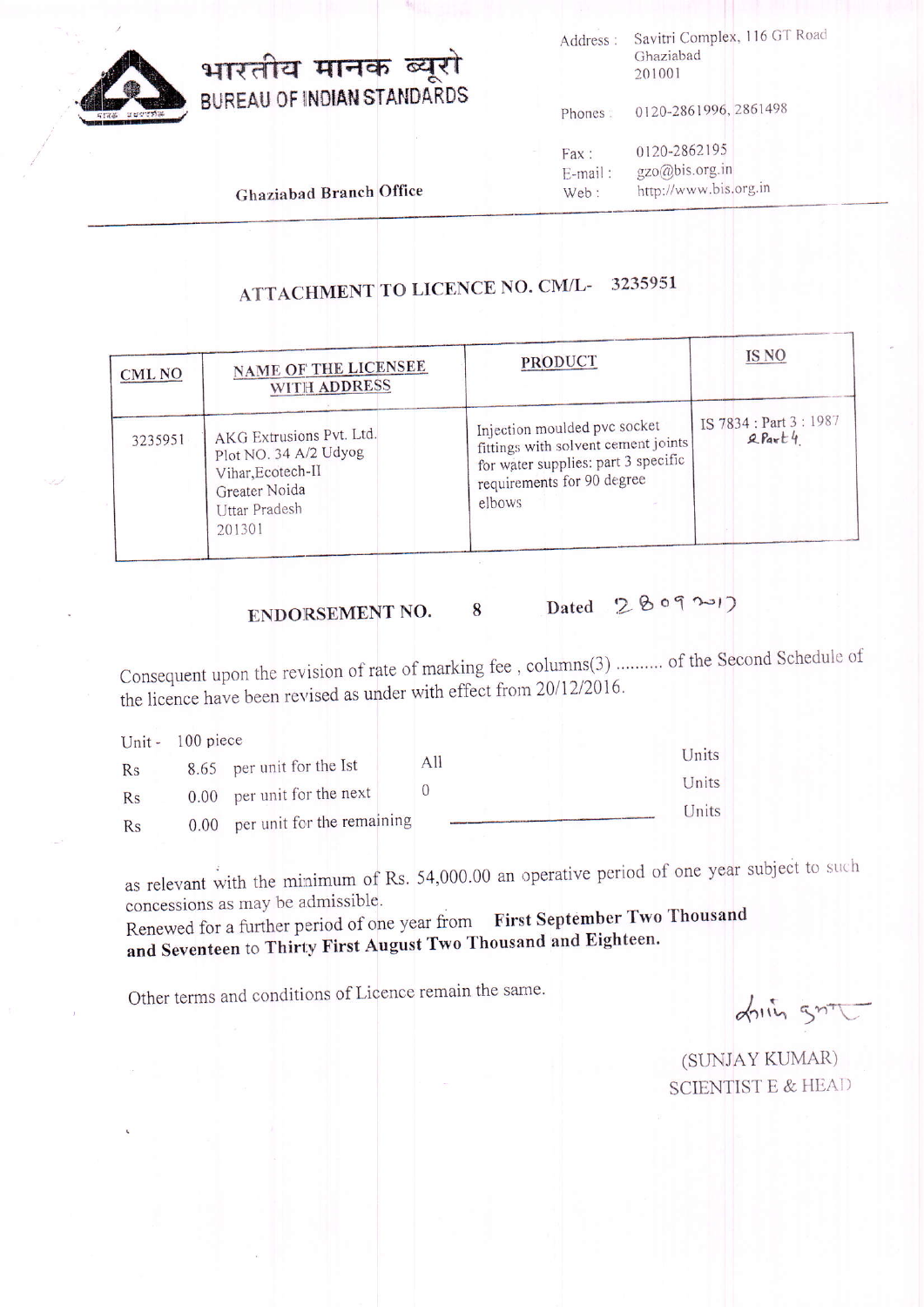

## भारतीय मानक ब्यूरो BUREAU OF INDIAN STANDARDS **Ghaziabad Branch Office**

Address Savitri Complex, 116 GT Road Ghaziabad-201001 Phones: 0120-2861996, 2861498 0120-2862195 Fax: E-Mail: gzo@bis.org.in web: http://www.bis.org.in

Dated: 22 Mar 2017

#### **REGISTERED**

### Our Ref: GZBO/1 - 3235951

Subject : Permission for Resumption of marking

11 - AKG Extrusións Pyt. Ltd. Fiot No. 34 A/2 Udyog Vihar, Ecotech-II, ., Greater Noida Disit : Gautam Buddh Nagar Har Pradesh.  $511301$ 

**Dear Sir.** 

This has reference to BIS Certification Marks licence No. CM/L-3235951 held by you for use of Standard Mark on the product injection moulded PVC socket fittings with solvent cement joints for water supplies: Part 3 Specific requirements for 90 degree elbowsas per IS 7834 · Part 3: 1987 which is valid upto 31/08/20:7 and was under stop marking w.e.f 2012/2016

In view of satisfactory verification of shifting of factory premises at new address, it has been decided to permit you to resume marking with immediate effect. You are, therefore, permitted to mark and despatch the material mentioned above after ensuring its conformity to the requirements of relevant Indian Standard Specification and testing as per the Scheme of Lesting and Inspection (STI) given to you. You are also advised to send us your production schedule well in advance alongwith list of consignees regularly.

The Endorsement no. 7 to this effect is enclosed please.

Thunking you

Your's faithfully  $a_{(1)} + \mu_1 = a_{(2)} + \mu_1$ (SUNJAY KUMAT SCIENTIST E & HEAL